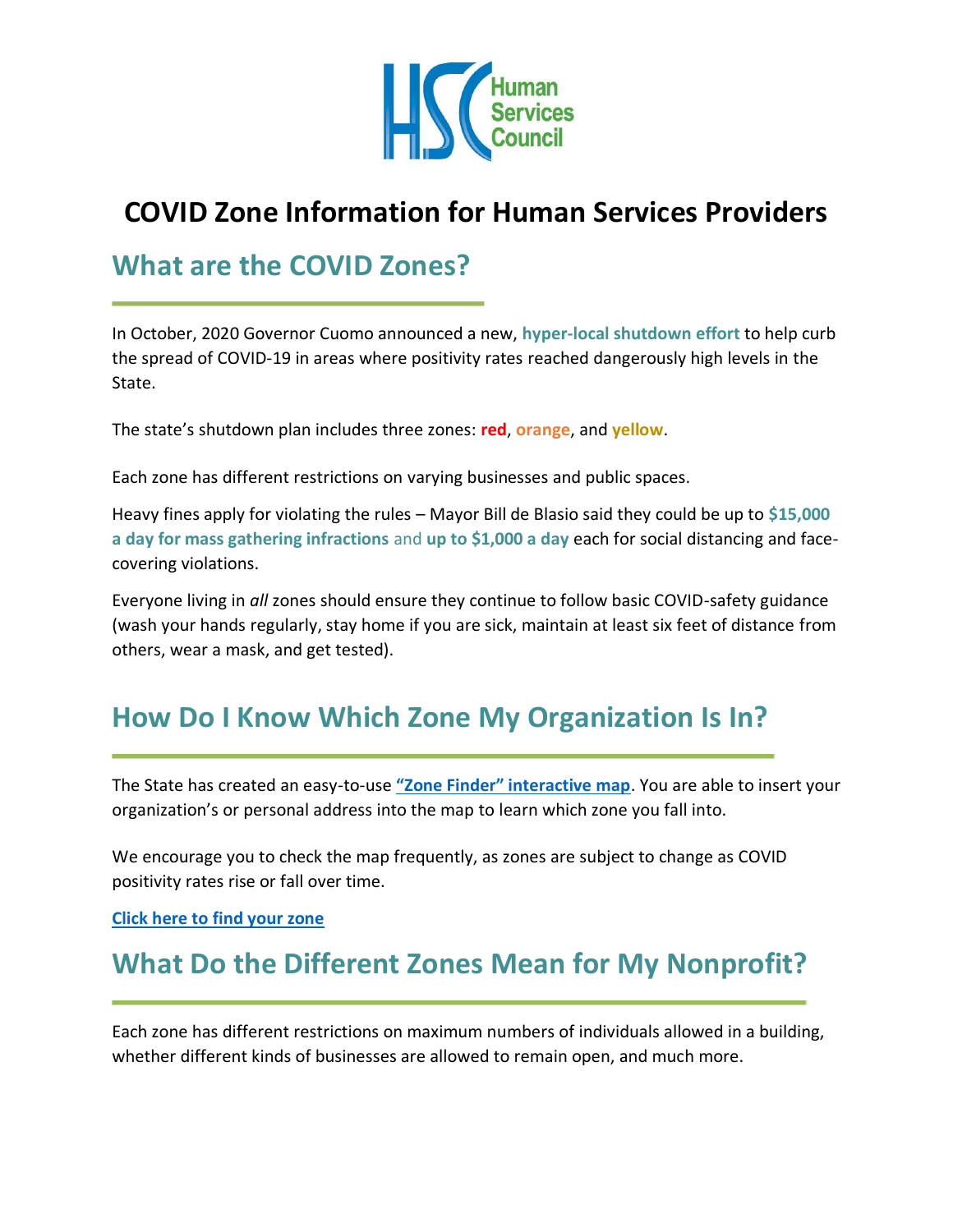

#### **RED ZONE RESTRICTIONS:**

- In Red Zones, any **nonessential gatherings of any kind are prohibited**.
- All nonessential businesses are **required to close** and must **reduce in-person workforce** by 100%.
- Only **essential businesses** as designated by New York State Empire State Development Corporation can remain open.
	- o Most human services organizations are considered **[essential](https://esd.ny.gov/ny-cluster-action-initiative-guidance)**.
- All **NYC public, nonpublic and charter schools** [must close](https://www1.nyc.gov/assets/doh/downloads/pdf/covid/businesses/covid-19-nonpublic-schools-yellow-zone-requirements.pdf) and return to remote learning. Schools can reopen if they meet New York State testing requirements.
- **Houses of worship** may remain open at 25% capacity up to a maximum of 10 people, whichever is fewer.

#### **ORANGE ZONE – Warning Zone**

- **Nonessential indoor and outdoor gatherings** must be limited to no more than 10 people. Any individual who encourages, promotes, or organizes mass gatherings may be fined up to \$15,000 per day.
- All **NYC public, nonpublic, and charter schools** [must close](https://www1.nyc.gov/assets/doh/downloads/pdf/covid/businesses/covid-19-nonpublic-schools-yellow-zone-requirements.pdf) and return to remote learning. Schools can reopen if they meet NYS testing requirements.
- **Non-essential businesses** including gyms, fitness centers, and personal care services (such as barbers, hair salons, spas, tattoo or piercing parlors, nail technicians and nail salons, cosmetologists, estheticians, laser hair removal, and electrolysis services) must close.
- **Houses of worship** may remain open at 33% capacity up to a maximum of 25 people, whichever is fewer.

#### **YELLOW ZONE – Precautionary Zone**

- **Nonessential indoor and outdoor gatherings** must be limited to no more than 25 people. Any individual who encourages, promotes, or organizes mass gatherings may be fined up to \$15,000 per day.
- **NYC nonpublic and charter schools** may remain open if NYS testing requirements are met.
- **All businesses** may remain open but must follow COVID-19 requirements for their [sector.](https://forward.ny.gov/reopening-new-york-city)
- **Houses of worship** may remain open at 50% maximum capacity.